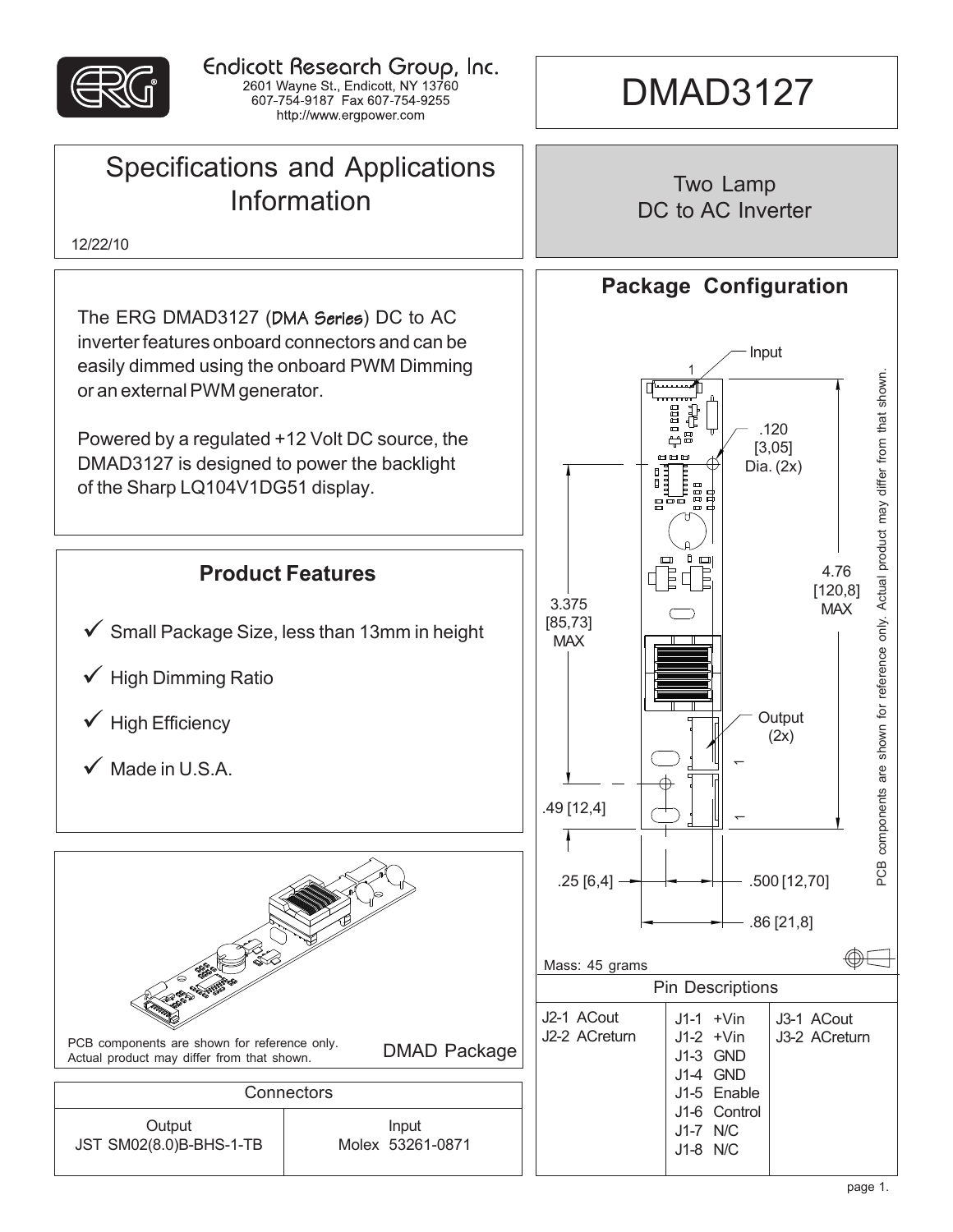

# DMAD3127

### **Absolute Maximum Ratings**

| Rating              | Symbol       | <b>Value</b>      | <b>Units</b> |
|---------------------|--------------|-------------------|--------------|
| Input Voltage Range | $\mathsf{I}$ | $-0.3$ to $+13.2$ | Vdc          |
| Storage Temperature | stg          | $-40$ to $+85$    | °C           |

# **Operating Characteristics**

With a load simulating the referenced display and lamp warm-up of 5 minutes. Unless otherwise noted  $V$ in = 12.00 Volts dc and Ta = 25 $\degree$ C.

| <b>Characteristic</b>                            | Symbol                 | Min                          | <b>Typ</b>               | <b>Max</b> | <b>Units</b>    |  |  |
|--------------------------------------------------|------------------------|------------------------------|--------------------------|------------|-----------------|--|--|
| Input Voltage                                    | $V_{in}$               | $+10.8$                      | $+12.0$                  | $+12.6$    | Vdc             |  |  |
| <b>Component Surface</b><br>Temperature (note 1) | Ts                     | $-20$                        | $\overline{\phantom{m}}$ | $+80$      | $\rm ^{\circ}C$ |  |  |
| Input Current (note 2)                           | $I_{\text{in}}$        | $\overline{\phantom{a}}$     | 0.59                     | 0.69       | Adc             |  |  |
| <b>Operating Frequency</b>                       | $F_{\circ}$            | 31                           | 36                       | 41         | kHz             |  |  |
| (note 3)<br>Minimum Output Voltage               | $V_{\text{out}}$ (min) | 1700                         | -                        |            | <b>Vrms</b>     |  |  |
| Efficiency                                       | $\eta$                 | $\qquad \qquad \blacksquare$ | 79                       |            | $\%$            |  |  |
| Output Current (per lamp)                        | Ι<br>out               | $\qquad \qquad \blacksquare$ | 6.0                      |            | mArms           |  |  |
| Output Voltage                                   | $V_{\underline{out}}$  | ٠                            | 467                      |            | Vrms            |  |  |
| <b>Enable Pin</b>                                |                        |                              |                          |            |                 |  |  |
| Turn-off Threshold                               | $V_{\text{thoff}}$     | <b>GND</b>                   | ٠                        | 0.5        | Vdc             |  |  |
| Turn-on Threshold                                | $V_{\text{thon}}$      | 2.5                          | $\overline{a}$           | Vin        | Vdc             |  |  |

Specifications subject to change without notice.

(Note 1) Surface temperature must not exceed 80 degrees C; thermal management actions may be required.

(Note 2) Input current in excess of maximum may indicate a load/inverter mismatch condition, which can result in reduced reliability. Please contact ERG technical support.

(Note 3) Provided data is not tested but guaranteed by design.

#### **Application Notes:**

- 1) The minimum distance from high voltage areas of the inverter to any conductive material should be .12 inches per kilovolt of starting voltage.
- 2) Mounting hardware should be non-conductive.
- 3) Open framed inverters should not be used in applications at altitudes over 10,000 feet.
- 4) ACreturn should be left floating, not grounded.
- 5) Contact ERG for possible exceptions.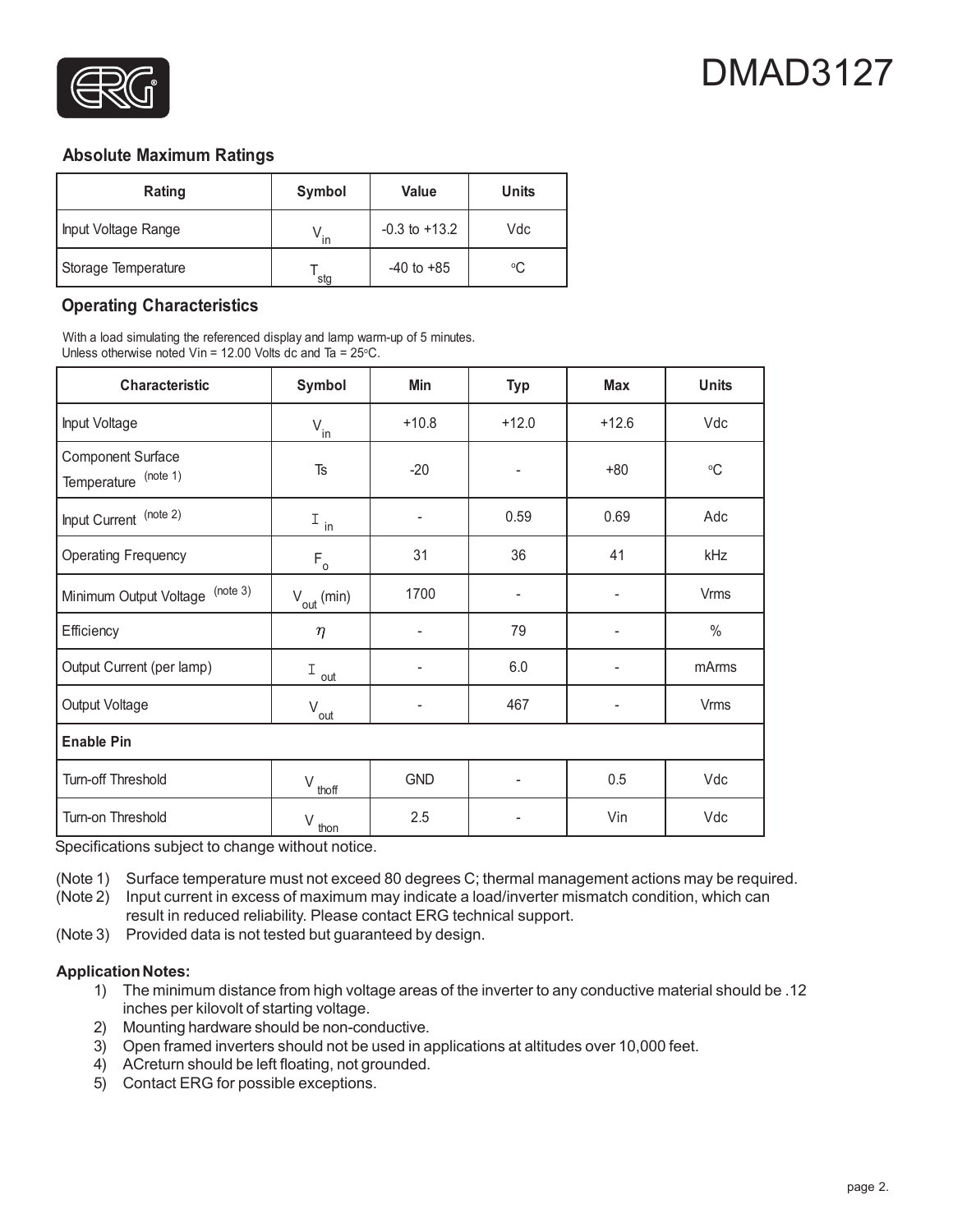



# **Onboard PWM**

| <b>Characteristic</b>      | Symbol | Min | <b>Typ</b> | <b>Max</b> | <b>Units</b> |
|----------------------------|--------|-----|------------|------------|--------------|
| Frequency                  | pwm    |     | 160        |            | п7           |
| Control Input Bias Current | cbias  |     | -          | 10         | uA           |

Unless otherwise noted Vin = 12.00 Volts DC,  $T_a$  = 25 °C and unit has been running for 5 minutes.

### **Pin Descriptions**

**Vin** Input voltage to the inverter. The two pins should be connected for optimum reliability and efficiency.

- **GND** Inverter ground. The two pins should be connected for optimum reliability and efficiency.
- **Control** Analog voltage input to the onboard pulse width modulator. Decreasing this voltage increases the ON time of the onboard PWM resulting in increased brightness. The inverter is full ON when this voltage is near inverter ground.
- **Enable** Inverter Enable. Pull this pin low to disable inverter operation. This pin must be high to enable the inverter. The onboard PWM is always utilized.

## **Application information**

The DMAD series of inverters is designed to power up to two cold cathode fluorescent lamps. An external analog control interfaces with an onboard pulse width modulator to provide dimming control. The DMAD inverter can reliably dim to less than 5% duty cycle.

External shutdown of the inverter is accomplished using the Enable pin. Pulling this pin low (below Vthoff) disables the inverter. Enabling the inverter is accomplished by pulling this pin high (above Vthon).

If analog voltage dimming is required, the analog voltage is applied to the Control pin. Figure 1 shows how to connect the inverter for onboard PWM operation. Graph 1 shows the relationship of PWM duty cycle to input control voltage.

If an external PWM is used, simply connect the Enable pin to the PWM source and connect the Control pin to inverter Ground. If the onboard PWM is used, connect the analog voltage to the Control pin.